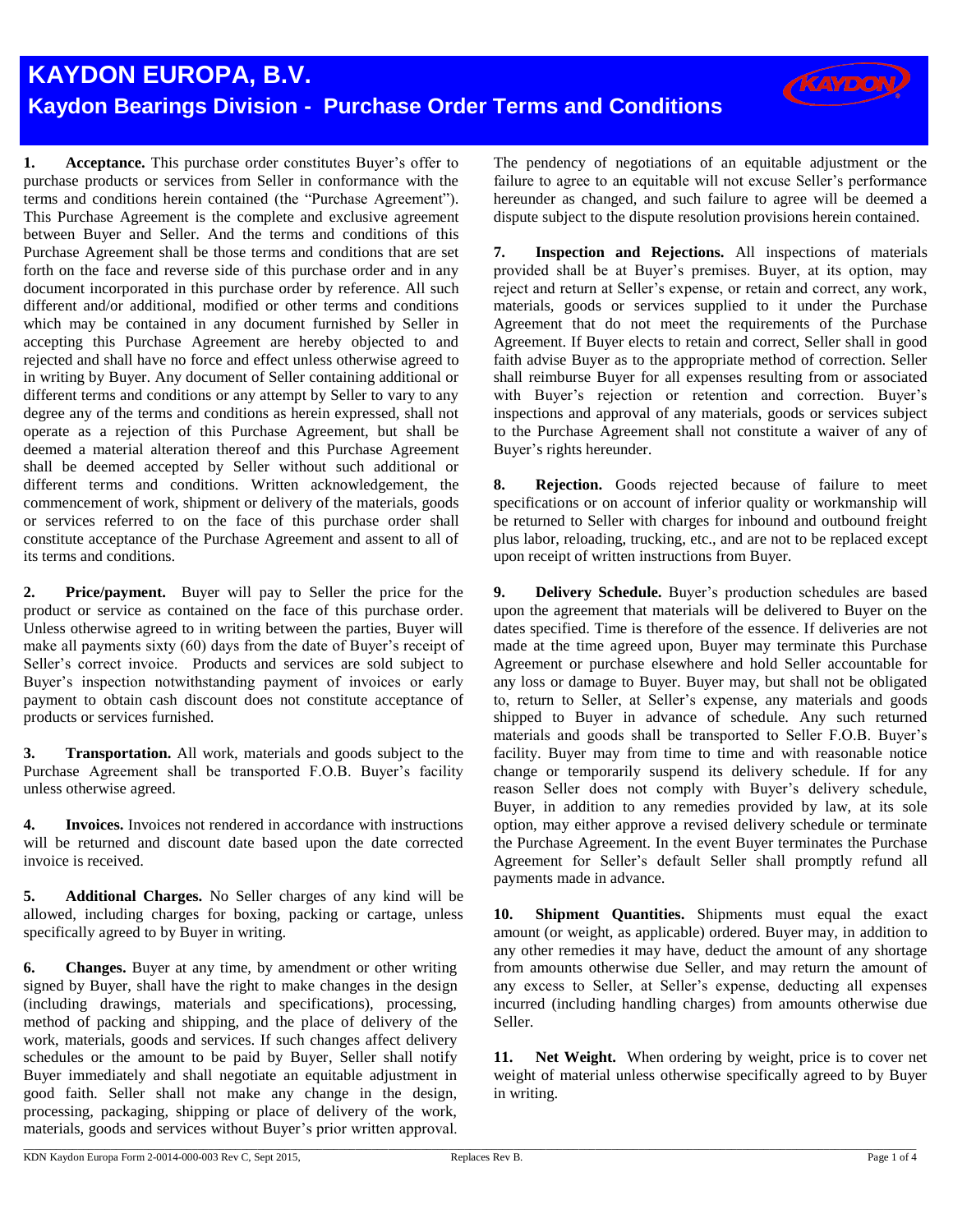**12. Packing, Marking and Shipping.** Seller, at its own cost and expense, shall pack and ship all work, materials and goods in accordance with the requirements of Buyer and the carrier transporting the same. Seller shall mark each package in accordance with the instructions of Buyer and the carrier transporting the same. Seller will reimburse Buyer for costs incurred as a result of improper packing, marking, routing or shipping.

**13. Packing Slips and Bills of Lading. (a)** Seller shall obtain a straight bill of lading from the carrier of any work, materials or goods under the Purchase Agreement and shall include on each packing slip and bill of lading the number of the Purchase Agreement and the location of the destination facility. **(b)** Seller shall include a numbered master packing slip with each shipment and the slip shall be included in one of the packages which shall be marked "Packing Slip Inside." **(c)** Seller shall retain the original bill of lading for two years from the date of shipment unless otherwise directed by Buyer in writing. **(d)** Certifications and/or certifications of compliance shall be included with each shipment per the Buyer's instructions.

**14. Export/Import.** For each international shipment, Seller shall furnish all other required export/import documents. Export credits and custom drawbacks shall belong to Buyer or its designee. Upon request, Seller shall furnish in satisfactory form all documents required to obtain export credits and customs drawbacks or to satisfy any other government requirement, including certificates that identify the country of origin of the materials used in these supplies and the value added in each country.

**15. Cancellation of Shipment.** Buyer reserves the right to cancel, without charge to Buyer, if the order is not shipped or filled as specified. In case of the order calling for partial shipments, balance may be cancelled or suspended by Buyer if shipments are not made on date specified.

**16. Late Delivery Charges.** If Buyer determines that Seller's deliveries are so far behind a given schedule that Buyer requires express shipments, then Seller will comply with all express shipment direction and all costs associated therewith, shall be borne by Seller. If Seller's deliveries are so far behind a given schedule that Buyer is compelled to use material not in accordance with the specifications or at a higher cost, then Seller will pay whatever additional costs, expenses, losses or damages that Buyer sustains. The provisions of this paragraph are not intended to limit any other rights and remedies Buyer may have.

**17. Stop Work Order.** Buyer may at any time and by written order to Seller require Seller to stop all, or any part of, the work being performed hereunder for a period not to exceed ninety (90) days ("Stop Work Order"). Upon receipt of the Stop Work Order Seller will immediately comply with the terms of the Stop Work Order and will take all reasonable steps to minimize the incurrence of costs allocable to the work covered by the Stop Work Order. Within the ninety day period (or such other period as agreed to between the parties), the Buyer will either (i) cancel the Stop Work Order, or (ii) terminate the work covered as provided in the Termination provisions of this Purchase Agreement. If the Stop Work Order is canceled or the ninety day period expires, the Seller will resume

work and the parties will negotiate an equitable adjustment, if warranted, to any additional cost incurred with the re-start, or schedule delay in accordance with the Changes provision of this Purchase Agreement.

**18. Work at Buyer's or Its Customers' Premises.** If Seller's work under the Purchase Agreement involves operations by Seller, its agents, employees or subcontractors on the premises of Buyer or one of its customers, Seller shall abide by all safety and security rules of the location, take all necessary precautions to prevent the occurrence of any injury to person or property during the progress of such work and, except to the extent that any such injury is due solely and directly to Buyer's and shall indemnify Buyer as provided in Section 28 against all loss which may result in any way from any act or omission of Seller, its agents, employees, or subcontractors.

**19. Insurance.** Where fulfillment of this Purchase Order requires Seller, including its subcontractors, to perform work on Buyer's premises, Seller shall procure at Seller's own cost and keep in force, in form satisfactory to the Buyer: **(a)** Workmen's Compensation Insurance, providing for payment to the employees of Seller of compensation under the Workmen's Compensation laws of the state/country in which the work is being performed. **(b)** Liability insurance covering commercial general liability in a minimum of \$1,000,000 per occurrence with an aggregate minimum of \$5,000,000 for product liability, personal injury (including death) and property damage. Seller will maintain insurance for automobiles, trucks, trailers or other motor vehicles. Evidence of such insurance, in policy or certificate form, shall be deposited with Buyer prior to commencement of the work and when requested by Buyer, Buyer shall be named as an additional insured on said coverage. Coverage may not be reduced or discontinued without notifying Buyer in writing prior to such change.

**20. Subcontractors.** Seller shall promptly pay all claims and demands for labor performed and for material, machinery, or fuel furnished in the performance of the work contemplated by this order, and shall fully protect and indemnify Buyer against all such claims and against any and all such claims or debts on account of which liens might be obtained. In the event Seller does not promptly pay its subcontractors, Buyer reserves the right in its sole discretion, to directly pay such subcontractors and deduct the paid amounts from the Purchase Agreement price or Seller Invoice amount.

**21. Confidential Information.** Seller agrees not to disclose to any third party, or use, except in connection with furnishing product or services under this Purchase Agreement, any confidential information relating to Buyer's business, including, without limitation, business and marketing plans, processes, specifications, methods, equipment or trade secrets including, confidential information resulting from performance hereunder.

**22. Proprietary Rights. (a)** Seller represents and warrants that (i) the sale or use of the work, materials, goods or services subject to the Purchase Agreement and (ii) the sale or use of the work, materials, goods or services subject to the Purchase Agreement in any combination in accordance with any specifications or recommendations of Buyer or Seller, will not infringe any patents, copyrights, industrial design rights or other proprietary rights of any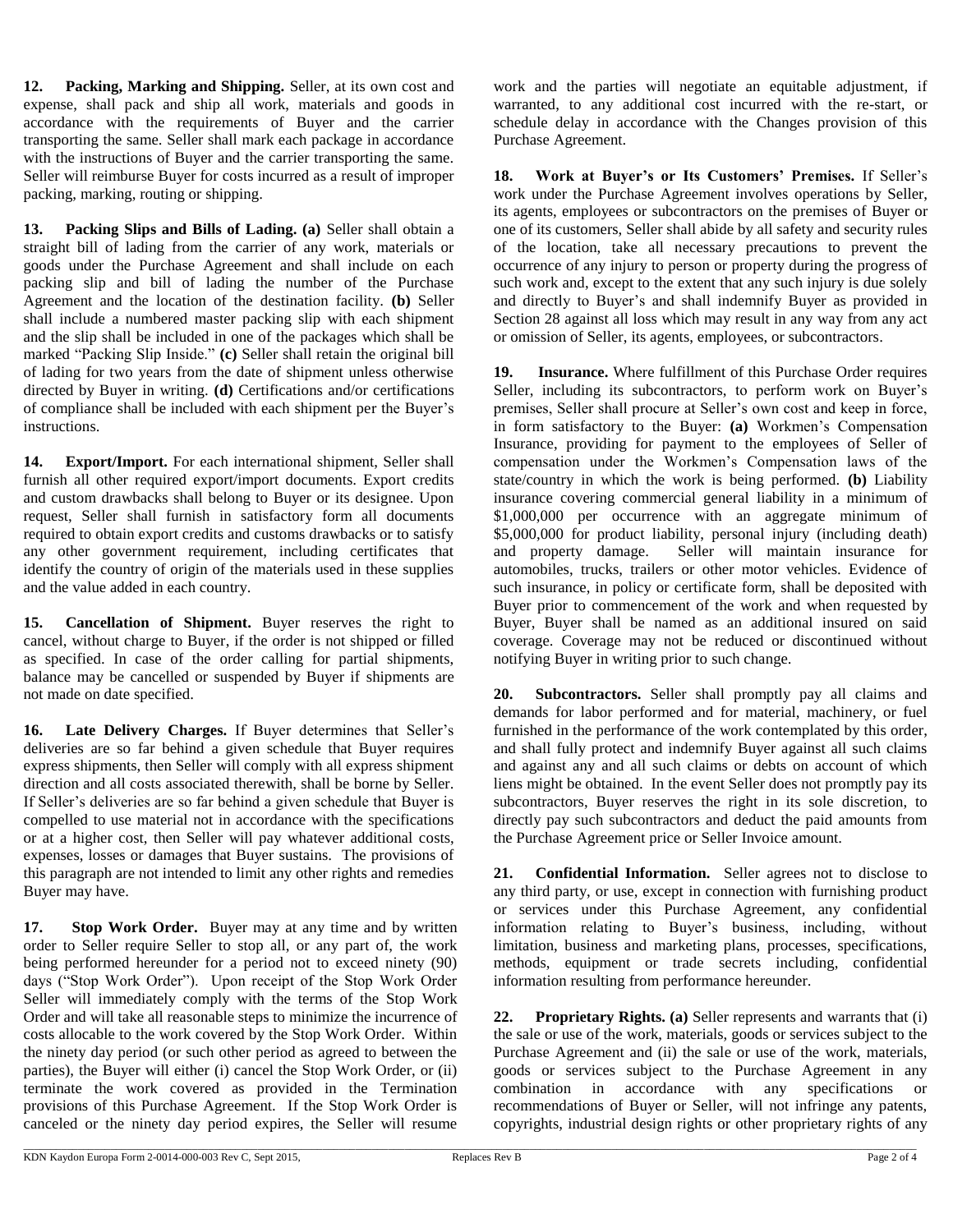other person or entity. **(b)** Seller hereby grants to Buyer a perpetual nonexclusive, royalty free, irrevocable right and license to repair, rebuild and relocate and to have repaired, rebuilt and relocated the work, materials, goods or services subject to the Purchase Agreement.**(c)** Seller hereby grants to Buyer a perpetual, irrevocable, nonexclusive, paid-up, worldwide license under each and every copyright of Seller that is applicable to any works of authorship fixed in any tangible medium of expression (including, but not limited to, drawings, prints, manuals and specifications) furnished to Buyer in the course of Seller's activity hereunder, to reproduce the copyright work, to prepare derivative works based thereon, to distribute copies of the copyright work to the public, and to display the copyright work publicly, subject to other provisions hereof. **(d)** All technical information disclosed heretofore or hereafter by Seller to Buyer in connection with the work, materials, goods, or services supplied under or pursuant to the Purchase Agreement is disclosed or will be disclosed on a non-confidential basis. **(e)** Seller agrees, upon receipt of notifications, to promptly assume full responsibility for the defense of any suit or proceedings which may be brought against Buyer, Buyer's agents or vendees, for alleged patent infringement, as well as for alleged unfair competition resulting from similarity in design, trade-mark, or appearance of the use or sale of any goods furnished on this order, and the Seller further agrees to indemnify Buyer, and Buyer's agents or vendees, against any and all expense, loss, royalties, profits and damages, including court costs and attorneys' fees, resulting from the bringing of such suit or proceedings, and/or from any settlement decree or judgment therein. Buyer may be represented by Buyer's own counsel in any such suit or proceedings, if Buyer so desires.

**23. Title to Drawings and Specifications.** Buyer shall retain title to all drawings and specifications provided by Buyer to Seller. Seller shall use such drawings and specifications only in connection with this Purchase Agreement and shall keep all such drawings and specifications confidential. All such drawings and specifications shall be returned by Seller upon termination of this Purchase Agreement or at Buyer's request.

**24. Buyer's Property.** Unless otherwise specifically agreed to by Buyer in writing, all tools, equipment, dies, jigs, fixtures, or material of every description furnished to Seller by Buyer or specifically paid for by Buyer and any replacement thereof, and any materials affixed or attached thereto, shall be and remain the property of Buyer. Such property, and whenever practical each individual item thereof, shall be plainly marked or otherwise adequately identified by Seller as the property of Buyer and shall be safely stored separate and apart from Seller's property. Seller shall not substitute any property for buyer's property and shall not use such property except in filling Buyer's orders. While such property is in Seller's custody or control, Seller shall be responsible for its care and for any loss or damage thereto (excluding normal wear and tear). Such property shall be held at Seller's risk and shall be kept insured by Seller at Seller's expense in an amount equal to the replacement cost with loss payable to Buyer. Such property shall be subject to removal at Buyer's written request, in which event Seller, at its own cost and expense, shall prepare such property for transport to Buyer (F.O.B. Buyer's Facility unless otherwise agreed) and shall redeliver such property to Buyer in the same condition as originally received by Seller, reasonable wear and tear expected.

**25. Warranty.** SELLER REPRESENTS AND WARRANTS THAT ALL WORK, MATERIALS, GOODS AND SERVICES SOLD AND DELIVERED UNDER THE PURCHASE AGREEMENT (a) CONFORM TO ALL APPLICABLE SPECIFICATIONS, DRAWINGS, SAMPLES OR OTHER DESCRIPTIONS; (b) ARE FIT AND SUFFICIENT FOR THE PARTICULAR PURPOSE INTENDED (c) ARE OF GOOD MATERIAL AND WORKMANSHIP; (d) ARE MERCHANTABLE; AND (e) ARE FREE FROM ACCEPTANCE, OR PAYMENT BY BUYER OF ANY WORK, MATERIALS, GOODS OR SERVICES SUBJECT TO THE PURCHASE AGREEMENT, AND THE SAME MAY BE REJECTED BY BUYER IF THEY FAIL TO CONFORM AND RETURNED TO SELLER AT SELLERS EXPENSE, AND REPAIRED OR REPLACED PROMPTLY, AT BUYER'S ELECTION, IN ADDITION TO ANY OTHER REMEDIES BUYER MAY HAVE HEREUNDER OR OTHERWISE.

**26. Force Majeure and Delays in Delivery.** Neither party shall be liable to the other party for a failure to perform that arises from causes or events beyond its reasonable control and without its fault or negligence or reasonable control of the party claiming force majeure. Force majeure includes, but may not be limited to, acts of God, acts of war, terrorism, insurrection or civilian strife, Government restrictions (including the denial or rescission of any export or import license), labor strikes to the extent not foreseeable, or natural disasters. If Seller suffers from such force majeure event, Buyer may at its election, terminate this Purchase Agreement in accordance with the Termination provisions as herein contained and may acquire form Seller or its subcontractors at any tier, possession of any finished work, work in process, and the materials and goods which Seller produced or acquired in accordance with the Purchase Agreement. If Buyer elects to acquire possession of such property, Seller shall immediately transport the same to Buyer pursuant to the Purchase Agreement.

**27. Termination.** In addition to any other rights of termination set forth in the Purchase Agreement, Buyer shall have the rights of termination that follow: **(a)** Buyer may immediately terminate this Purchase Agreement in whole or in part, for Seller's uncured default. Buyer will provide Seller written notice of Seller's default and Seller will have fifteen (15) days to cure said default. **(b)** Buyer may immediately terminate upon Seller's insolvency, filing for voluntary or involuntary bankruptcy, or assignment for the benefit of creditors, in the event a receiver is appointed or in the event Seller ceases operations in the ordinary course of business. **(c)** Buyer may terminate this Purchase Agreement for Buyer's convenience, either, in whole or in part, at any time, by a written notice of termination to Seller. Buyer shall have such right of termination notwithstanding the existence of an excusable delay under the Purchase Agreement. **(d)** Upon receipt of the notice of termination described in subsection (a), (b) or (c) Seller, unless otherwise directed by Buyer in writing, shall **(i)** terminate promptly all work under the Purchase Agreement, **(ii)**  transfer title and deliver to Buyer the finished work, the work in process, and the materials and goods which Seller produced or acquired in accordance with the Purchase Agreement and which Seller cannot use in producing goods for itself or for others; **(iii)** settle all claims by subcontractors for actual cost that are rendered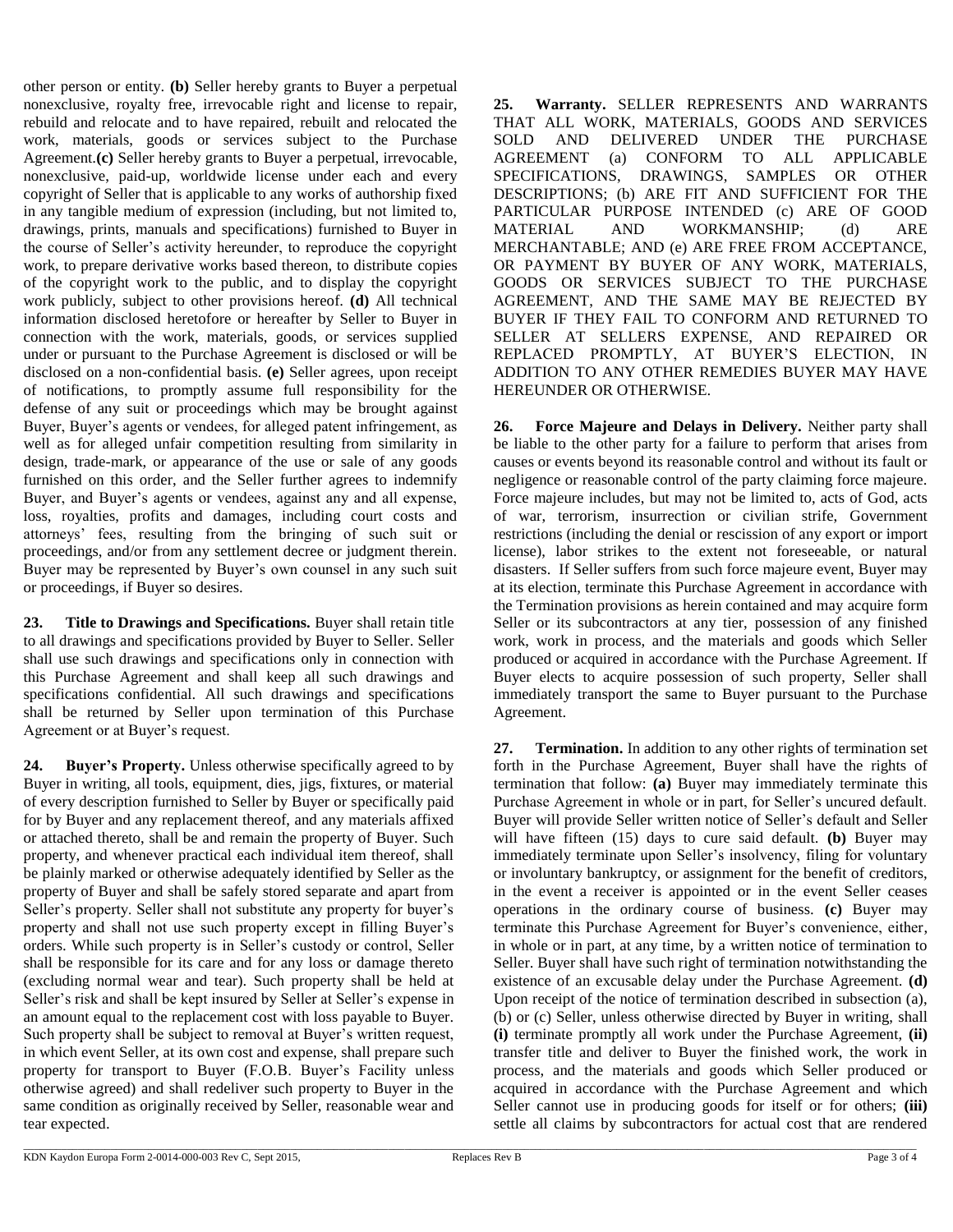unrecoverable by such termination; and **(iv)** take action reasonably necessary to protect property in Seller's possession in which Buyer has an interest. **(e)** Subject to subsection (d), upon termination by Buyer under this Section, Buyer's liability to Seller shall consist solely of **(i)** the purchase price for all finished work and completed services which conform to the requirements of the Purchase Agreement, **(ii)** Seller's actual cost of work in process and materials and goods transferred to Buyer hereof; **(iii)** Seller's actual costs of settling the claims by subcontractors of subsection (c) hereof; and **(iv)** Seller's reasonable, actual cost of carrying out its obligations of subsection (c) hereof. Notwithstanding anything express or implied herein to the contrary, Buyer's liability under hereunder shall not exceed the original contract price that Buyer would have paid to Seller in the absence of termination. **(f)** In the event of termination for Buyer's convenience as set forth in subsection (c), Seller shall furnish to Buyer, within thirty (30) days after the date of termination, Seller's termination claim and all supporting documentation substantiating the claim. Buyer reserves its right to audit said claim and supporting documentation including, without limitation, Seller's books and records, before or subsequent to payment, to verify amounts requested in Seller's termination claim. **(g)** Buyer shall not be liable to Seller for any amounts whatsoever if Buyer terminates the Purchase Agreement because of Seller's default.

**28. Compliance with Laws.** All work and material furnished shall conform to the requirements of the laws of the State/Country where the work is performed, to all applicable local or municipal laws and ordinances and to all applicable regulations of any public authority, including without limitation, the U.S. International Traffic In Arms Regulations, the U.S. Export Administration Regulations and the U.S. Foreign Corrupt Practices Act.

**29. Indemnity.** Seller shall indemnify and hold Buyer, its successors, assigns, customers and users, harmless from any and all loss, damage or expense whatsoever, including attorneys' fees and costs that may be incurred, and all incidental and consequential damages, as a result of any breach by Seller or its subcontractors, of any of the terms of this Purchase Agreement, or any loss, damage, or injury to persons or property arising out of Seller's performance hereunder or in the event that Seller's products are claimed or adjudicated to infringe the intellectual property of a third part. This indemnity shall be in addition to Seller's standard warranty or any warranty implied by law.

**30. Applicable Law.** This Purchase Agreement shall be construed and governed by the laws of the state of Michigan, excluding its conflict of laws provisions. All disputes or controversies arising hereunder or relating out of this Agreement will be heard in a state or federal court of competent jurisdiction located in the Western District of Michigan.

**31. Arbitration.** Any controversy or claim arising out or relating to this Purchase Agreement shall be determined in Buyer's accepting offices by arbitration in accordance with the Rules of the American Arbitration Association. Judgment upon any award may be entered in any state or federal court of competent jurisdiction located in the United States.

**32. Advertising.** Seller may not, without written consent of an official of Buyer, advertise or publish, in any manner, the fact that Seller has contracted to furnish the materials or services specified. For failure to observe this provision, Buyer shall have the right to cancel the contract resulting from Seller's acceptance of this order without further liability thereon.

**33. Waiver.** The failure of Buyer at any time or from time to time to promptly enforce any of the provisions of the **Purchase** Agreement shall not be construed as a waiver of such provisions with respect to Seller's act or failure to act to which such failure to enforce related, or to any subsequent act or failure to act, and Buyer shall have the right to enforce each and every such provision at any time.

**34. Modification.** Except as otherwise expressly provided in the Purchase Agreement, neither the Purchase Agreement nor any of its terms and conditions may be modified or amended except in writing signed by the party sought to be bound thereby.

**35. Non-Assignment.** Neither the Purchase Agreement, any interest therein nor any payment due or to become due hereunder shall be assigned or subcontracted by Seller, without the prior written consent of Buyer. Any such assignment or subcontracting by Seller without such consent shall be void. Buyer may assign all of its rights and duties under the Purchase Agreement to a parent, subsidiary or affiliated company without the consent of Seller.

**36. Taxes.** Except as otherwise provided in the Purchase Agreement, the contract price includes all applicable Federal, State or local taxes applicable to materials provided by Seller.

**37. Setoffs and Counterclaims.** All claims for moneys due or to become due from Buyer are subject to deduction to Buyer for any setoff or counterclaim arising out of this Purchase Agreement or any other agreement between Buyer and Seller.

**38. Supplementary Information.** Any specifications, drawings, notes, instructions, engineering notices or technical data referenced in this Purchase Agreement shall be deemed to be incorporated by reference as it is fully set forth, and Seller shall refer to Buyer for decision or instruction or interpretation in case of any discrepancies or questions.

**39. Severability.** If any part of this Purchase Agreement is found to be void, unenforceable or contrary to law, such a finding shall not affect the enforceability of the balance of this Purchase Agreement, which shall be enforceable in accordance with its terms.

**40. Headings.** The headings included in this Purchase Agreement are included for reference purposes only and shall not affect its interpretation.

**41. Acceptance.** This purchase order may be withdrawn by Buyer at any time prior to receipt at Buyer's plant or Seller's written acceptance of same. Any written acknowledgement of receipt of such order shall be considered by Buyer to be an acceptance unless it is therein stated otherwise.